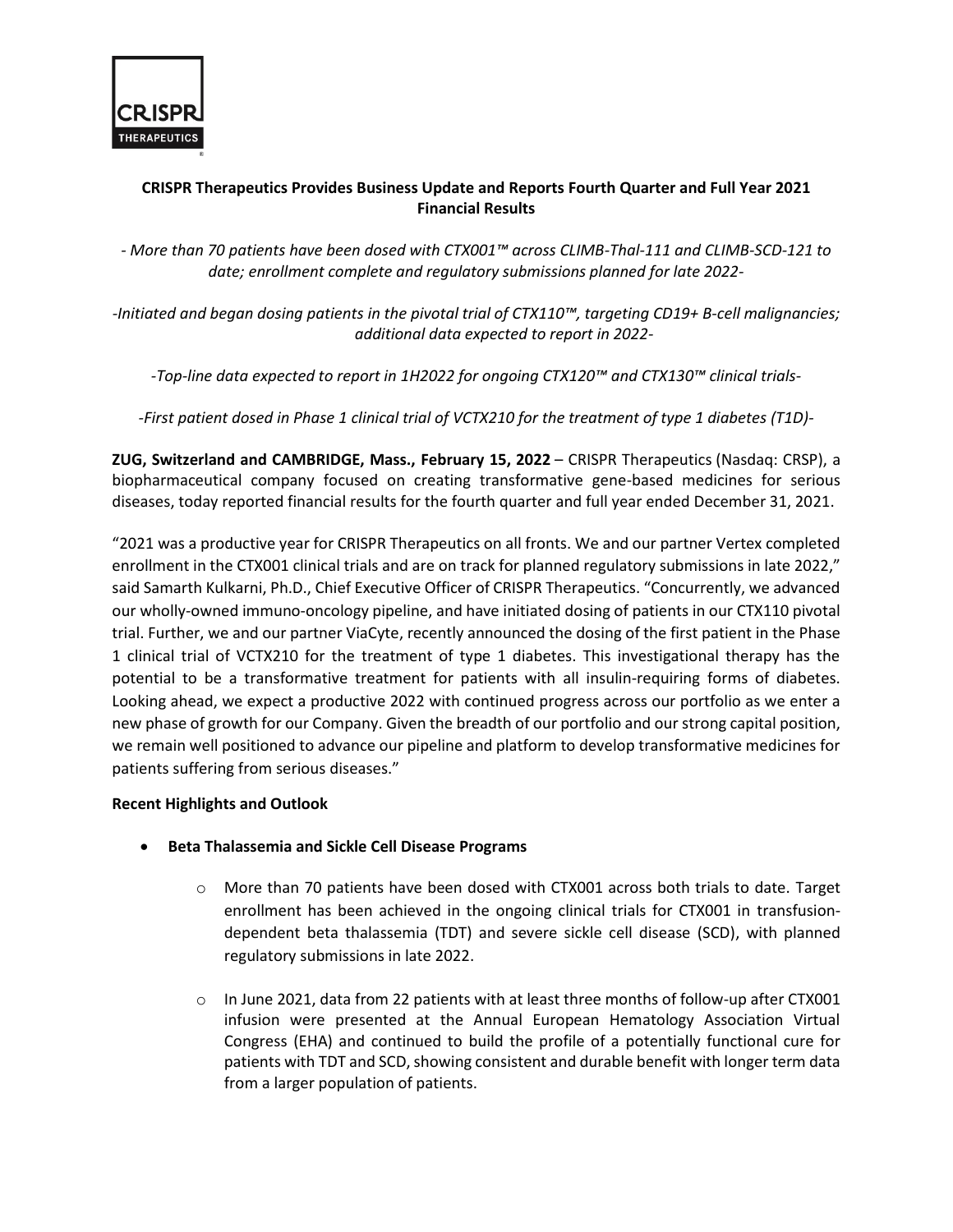

- o In April 2021, CRISPR Therapeutics and Vertex announced an amendment to their collaboration for CTX001. In connection with the completion of the transaction in June, Vertex made a \$900 million upfront payment to CRISPR Therapeutics.
- $\circ$  In April 2021, CRISPR Therapeutics and Vertex announced that the European Medicines Agency (EMA) granted Priority Medicines (PRIME) designation to CTX001 for the treatment of TDT. CTX001 was granted PRIME designation for the treatment of SCD in 2020.

## • **Immuno-Oncology Programs**

- $\circ$  CRISPR Therapeutics has begun dosing patients in the pivotal trial of CTX110, its whollyowned allogeneic chimeric antigen receptor T cell (CAR-T) investigational therapy targeting CD19+ B-cell malignancies. Enrollment is ongoing and the Company expects to report additional data in 2022. The U.S. Food and Drug Administration (FDA) granted Regenerative Medicine Advanced Therapy (RMAT) designation to CTX110 in November 2021.
- $\circ$  In October 2021, CRISPR Therapeutics announced positive results from its ongoing Phase 1 CARBON trial evaluating the safety and efficacy of CTX110. The data showed early evidence of a dose dependent response to CTX110, with overall response rates (ORR), complete response rates (CR) and durability similar to approved autologous CD19 CAR-T therapies on an intent-to-treat (ITT) basis. A single dose of CTX110 at DL2 and above resulted in a 58% ORR and 38% CR rate in large B-cell lymphoma (LBCL) patients on an ITT basis. The pharmacokinetic data provide a strong rationale that consolidation dosing can improve on an already competitive profile for CTX110. Based on the safety and efficacy profile, the Company has expanded the current trial into a pivotal trial that incorporates consolidation dosing and has begun dosing patients in this pivotal arm. The Company expects to report additional data in 2022.
- $\circ$  In addition to CTX110, CRISPR Therapeutics has ongoing Phase 1 clinical trials assessing safety and efficacy of several dose levels for the following CAR-Ts: (i) CTX120, its whollyowned allogeneic CAR-T investigational therapy targeting B-cell maturation antigen for the treatment of relapsed or refractory multiple myeloma; and (ii) CTX130, its whollyowned allogeneic CAR-T investigational therapy targeting CD70 for the treatment of both solid tumors and certain hematologic malignancies. The Company expects to report topline data in the first half of 2022.
- o In May 2021, CRISPR Therapeutics and Nkarta, Inc. announced a strategic partnership to research, develop, and commercialize CRISPR/Cas9 gene-edited cell therapies for cancer. Under the agreement, the companies will co-develop and co-commercialize two CAR-NK cell product candidates, one targeting the CD70 tumor antigen and the other target to be determined. In addition, the companies will bring together their complementary cell therapy engineering and manufacturing capabilities to advance the development of a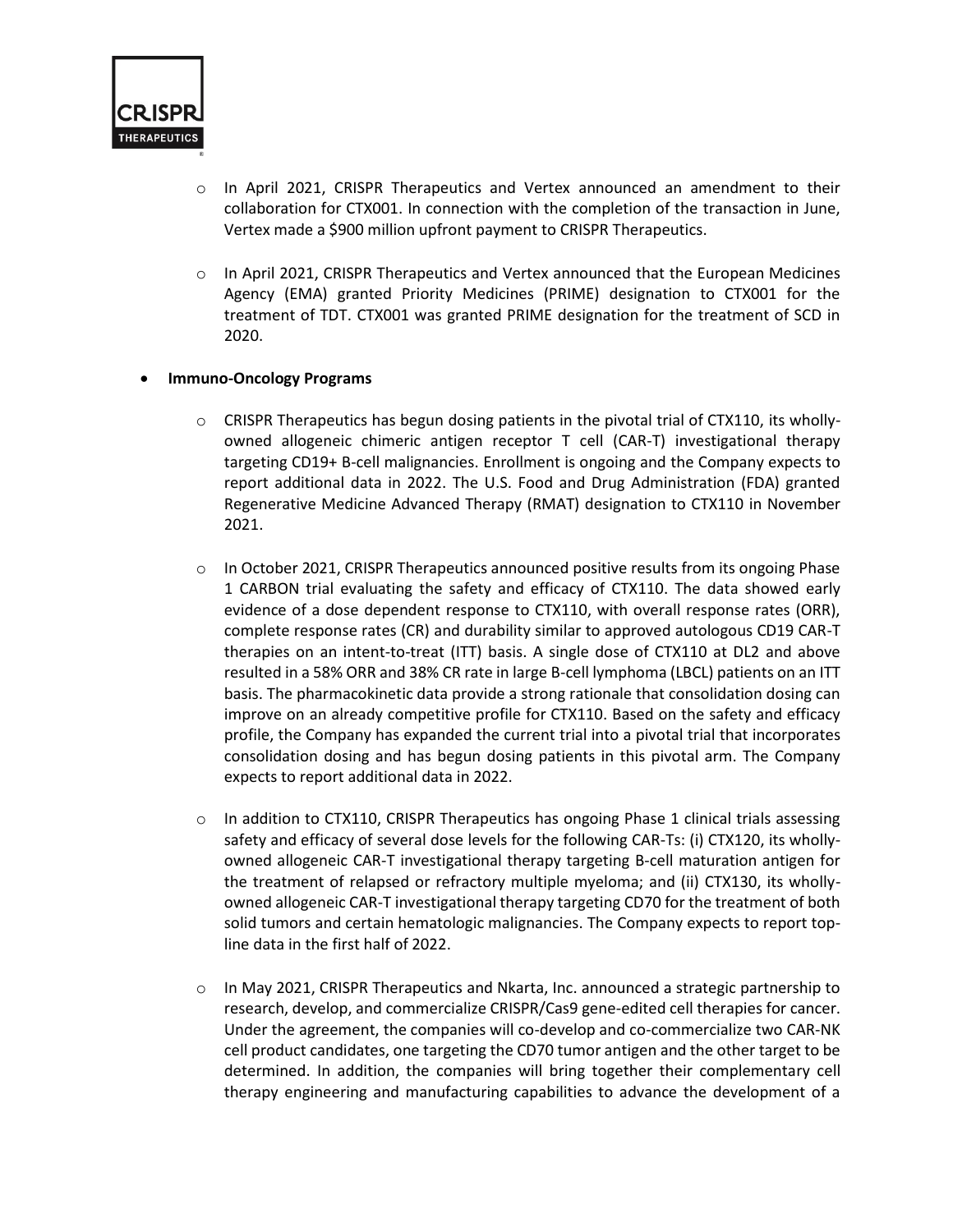

novel NK+T product candidate harnessing the synergies of the adaptive and innate immune systems.

## • **Regenerative Medicine and** *In Vivo* **Programs**

- o Earlier this month, CRISPR Therapeutics and its partner ViaCyte announced the first patient had been dosed in the Phase 1 clinical trial of VCTX210 for the treatment of T1D. VCTX210 is an investigational, allogeneic, gene-edited, stem cell-derived product developed in collaboration by applying CRISPR Therapeutics' gene-editing technology to ViaCyte's proprietary stem cell capabilities for the generation of pancreatic cells designed to evade recognition by the immune system. This immune-evasive cell replacement therapy is designed to enable patients to produce their own insulin.
- o In June 2021, CRISPR Therapeutics and Capsida Biotherapeutics, Inc. announced a strategic partnership to research, develop, manufacture and commercialize *in vivo* gene editing therapies delivered with engineered AAV vectors for the treatment of familial amyotrophic lateral sclerosis (ALS) and Friedreich's ataxia. Under the agreement, CRISPR Therapeutics will lead research and development of the Friedreich's ataxia program and perform gene-editing activities for both programs, and Capsida will lead research and development of the ALS program and conduct capsid engineering for both programs.
- o The Company continues to make progress with its *in vivo* approaches for liver gene editing utilizing both viral and non-viral delivery vehicles. The Company expects to move multiple programs utilizing *in vivo* approaches into the clinic in the next 18 to 24 months.

## • **Other Corporate Matters**

 $\circ$  Under the June 2019 collaboration agreement with Vertex to discover and develop gene editing therapies for the treatment of Duchenne Muscular Dystrophy (DMD) and Myotonic Dystrophy Type 1 (DM1), CRISPR Therapeutics received a payment of \$12.5 million from Vertex related to the achievement of a research milestone in the DM1 program. CRISPR Therapeutics is eligible to receive additional milestone payments from Vertex of up to \$775 million for these two programs.

#### **Fourth Quarter and Full Year 2021 Financial Results**

• **Cash Position:** Cash, cash equivalents and marketable securities were \$2,379.1 million as of December 31, 2021, compared to \$1,690.3 million as of December 31, 2020. The increase in our cash position of \$688.8 million was primarily driven by an upfront payment of \$900.0 million in connection with the Amended and Restated Joint Development and Commercialization Agreement with Vertex. Additionally, cash provided by financing activities was \$250.9 million, primarily related to common shares issued in connection with utilizing the Company's at-the-market (ATM) financing facility as well as option exercises. These increases were offset by continuing operating expenses to support ongoing research and development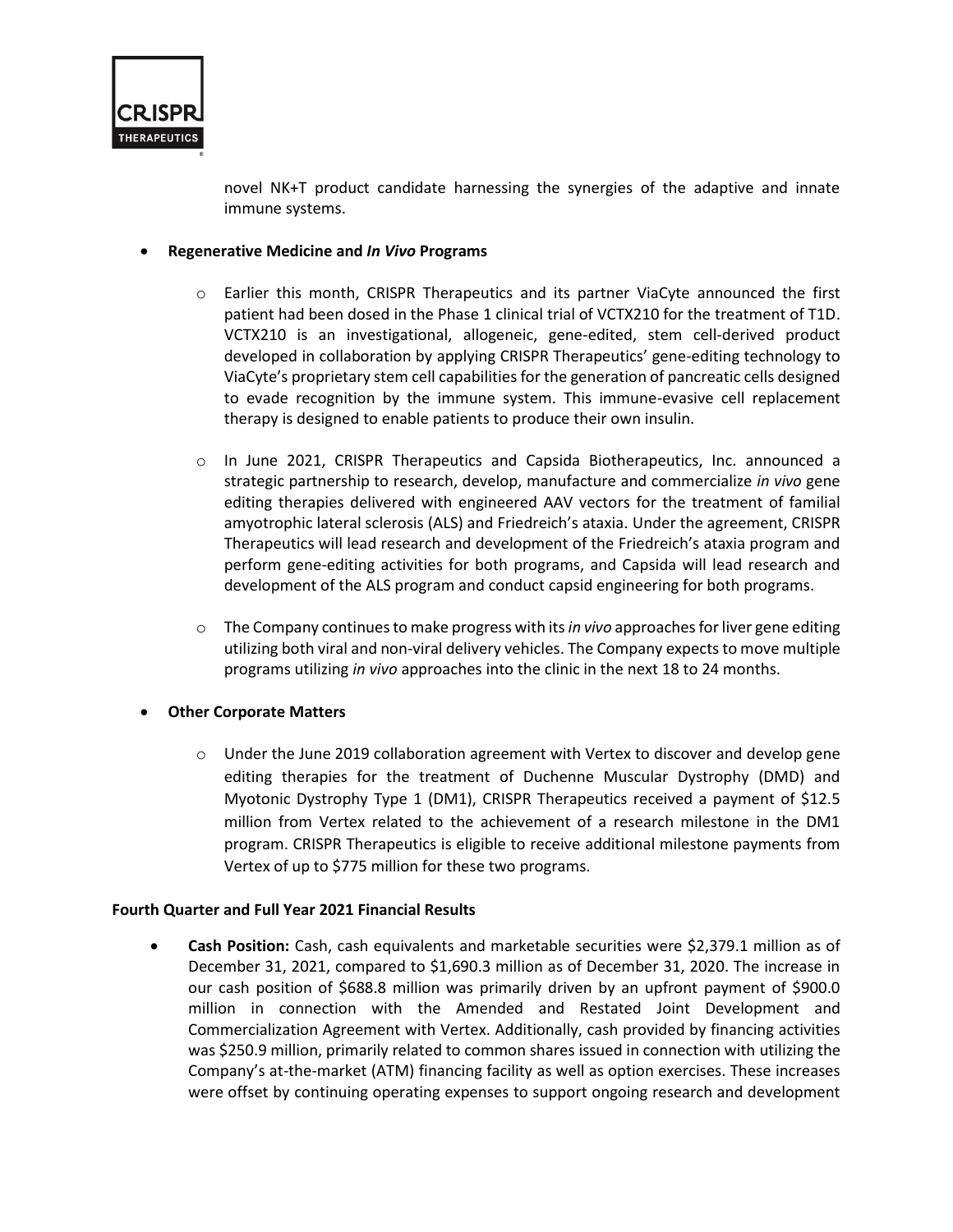

of the Company's clinical and pre-clinical programs as well as capital investments in our manufacturing facility.

- **Revenue:** Total collaboration revenue was \$12.3 million for the fourth quarter of 2021 compared to \$0.2 million for fourth quarter of 2020, and \$913.1 million for the year ended December 31, 2021, compared to \$0.5 million for the year ended December 31, 2020. The increase in collaboration revenue is primarily attributable to revenue recognized in connection with the aforementioned payments received from Vertex.
- **R&D Expenses:** R&D expenses were \$134.5 million for the fourth quarter of 2021 compared to \$82.4 million for the fourth quarter of 2020, and \$438.6 million for the year ended December 31, 2021, compared to \$266.9 million for the year ended December 31, 2020. The increase in expense for the year was driven by development activities supporting the advancement of the hemoglobinopathies program and wholly-owned immuno-oncology programs, as well as increased headcount and supporting facilities-related expenses.
- **G&A Expenses:** General and administrative expenses were \$24.1 million for the fourth quarter of 2021 compared to \$25.8 million for the fourth quarter of 2020, and \$102.8 million for the year ended December 31, 2021, compared to \$88.2 million for the year ended December 31, 2020. The increase in general and administrative expenses for the year was driven by headcount-related expense.
- **Net Income / Loss:** Net loss was \$141.2 million for the fourth quarter of 2021 compared to a net loss of \$107.0 million for the fourth quarter of 2020, and net income was \$377.7 million for the year ended December 31, 2021, compared to a net loss of \$348.9 million for the year ended December 31, 2020.

## **About CTX001**

CTX001 is an investigational, autologous, *ex vivo* CRISPR/Cas9 gene-edited therapy that is being evaluated for patients suffering from TDT or severe SCD, in which a patient's hematopoietic stem cells are edited to produce high levels of fetal hemoglobin (HbF; hemoglobin F) in red blood cells. HbF is a form of the oxygen-carrying hemoglobin that is naturally present at birth, which then switches to the adult form of hemoglobin. The elevation of HbF by CTX001 has the potential to alleviate or eliminate transfusion requirements for patients with TDT and reduce or eliminate painful and debilitating sickle crises for patients with SCD. Earlier results from these ongoing trials were published as a Brief Report in *The New England Journal of Medicine* in January of 2021.

Based on progress in this program to date, CTX001 has been granted Regenerative Medicine Advanced Therapy (RMAT), Fast Track, Orphan Drug, and Rare Pediatric Disease designations from the U.S. Food and Drug Administration (FDA) for both TDT and SCD. CTX001 has also been granted Orphan Drug Designation from the European Commission, as well as Priority Medicines (PRIME) designation from the European Medicines Agency (EMA), for both TDT and SCD.

Among gene-editing approaches being investigated/evaluated for TDT and SCD, CTX001 is the furthest advanced in clinical development.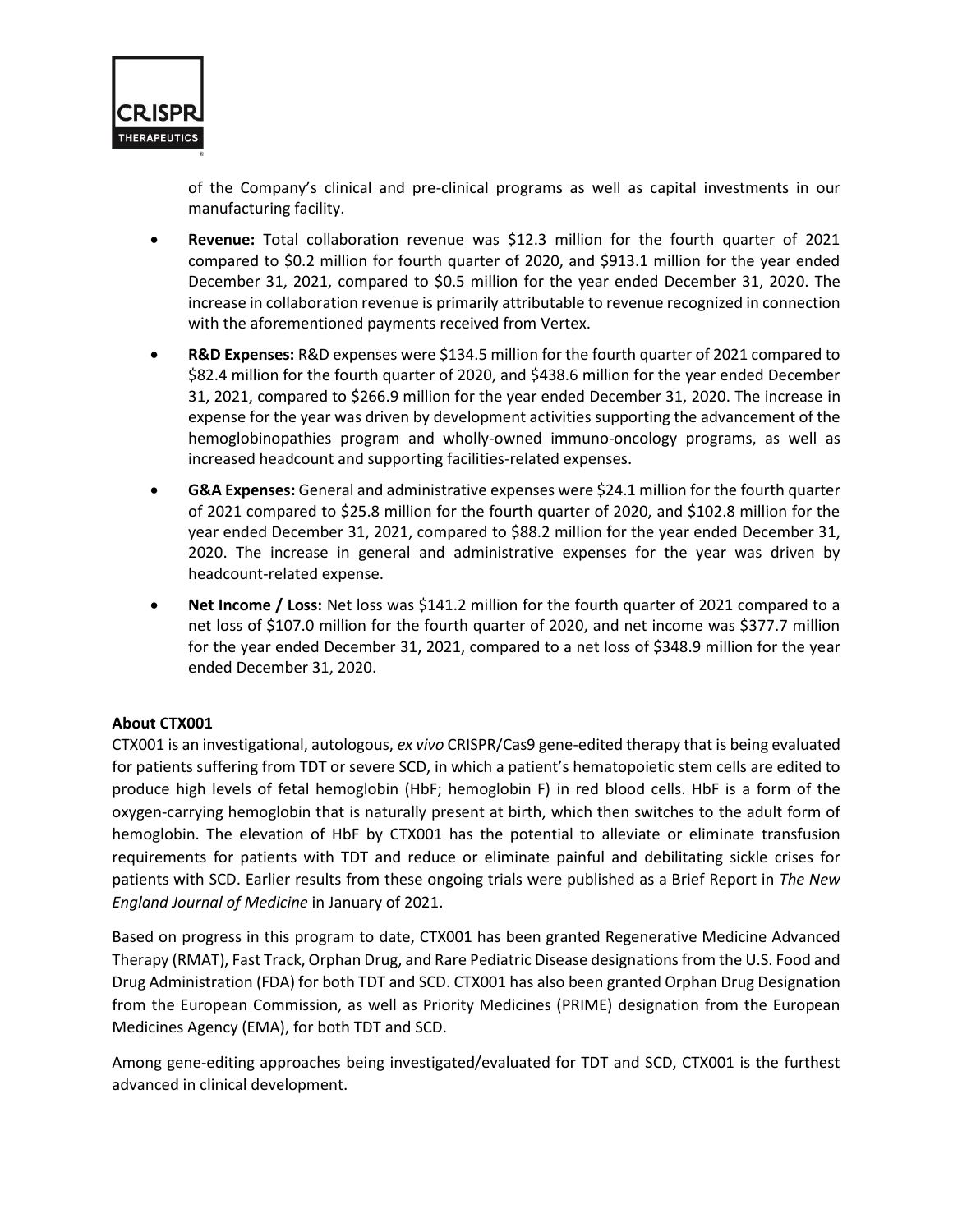

## **About the CRISPR-Vertex Collaboration**

Vertex and CRISPR Therapeutics entered into a strategic research collaboration in 2015 focused on the use of CRISPR/Cas9 to discover and develop potential new treatments aimed at the underlying genetic causes of human disease. CTX001 represents the first potential treatment to emerge from the joint research program. Under a recently amended collaboration agreement, Vertex will lead global development, manufacturing and commercialization of CTX001 and split program costs and profits worldwide 60/40 with CRISPR Therapeutics.

## **About CLIMB-111**

The ongoing Phase 1/2 open-label trial, CLIMB-Thal-111, is designed to assess the safety and efficacy of a single dose of CTX001 in patients ages 12 to 35 with TDT. The trial will enroll up to 45 patients and follow patients for approximately two years after infusion. Each patient will be asked to participate in a longterm follow-up trial.

## **About CLIMB-121**

The ongoing Phase 1/2 open-label trial, CLIMB-SCD-121, is designed to assess the safety and efficacy of a single dose of CTX001 in patients ages 12 to 35 with severe SCD. The trial will enroll up to 45 patients and follow patients for approximately two years after infusion. Each patient will be asked to participate in a long-term follow-up trial.

#### **About CLIMB-131**

This is a long-term, open-label trial to evaluate the safety and efficacy of CTX001 in patients who received CTX001 in CLIMB-111 or CLIMB-121. The trial is designed to follow participants for up to 15 years after CTX001 infusion.

#### **About CTX110**

CTX110, a wholly owned program of CRISPR Therapeutics, is a healthy donor-derived gene-edited allogeneic CAR-T investigational therapy targeting cluster of differentiation 19, or CD19. CTX110 is being investigated in the ongoing CARBON trial.

#### **About CARBON**

The ongoing Phase 1 single-arm, multi-center, open label clinical trial, CARBON, is designed to assess the safety and efficacy of several dose levels of CTX110 for the treatment of relapsed or refractory B-cell malignancies.

#### **About CTX120**

CTX120, a wholly-owned program of CRISPR Therapeutics, is a healthy donor-derived gene-edited allogeneic CAR-T investigational therapy targeting B-cell maturation antigen, or BCMA. CTX120 is being investigated in an ongoing Phase 1 single-arm, multi-center, open-label clinical trial designed to assessthe safety and efficacy of several dose levels of CTX120 for the treatment of relapsed or refractory multiple myeloma. CTX120 has been granted Orphan Drug designation from the FDA.

#### **About CTX130**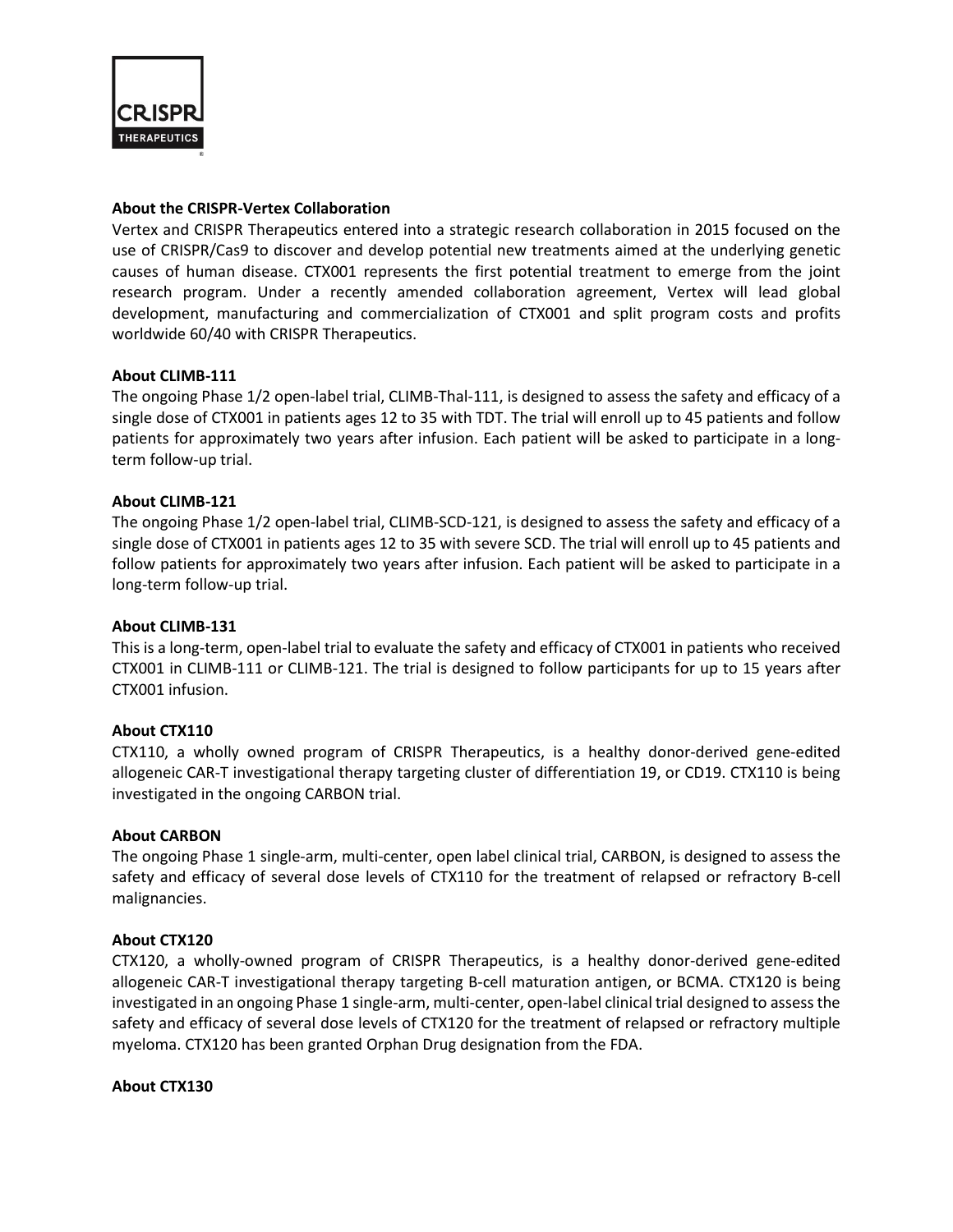

CTX130, a wholly-owned program of CRISPR Therapeutics, is a healthy donor-derived gene-edited allogeneic CAR-T investigational therapy targeting cluster of differentiation 70, or CD70, an antigen expressed on various solid tumors and hematologic malignancies. CTX130 is being developed for the treatment of both solid tumors, such as renal cell carcinoma, and T-cell and B-cell hematologic malignancies. CTX130 is being investigated in two ongoing independent Phase 1, single-arm, multi-center, open-label clinical trials that are designed to assess the safety and efficacy of several dose levels of CTX130 for the treatment of relapsed or refractory renal cell carcinoma and various subtypes of lymphoma, respectively.

## **About VCTX210**

VCTX210 is an investigational, allogeneic, gene-edited, immune-evasive, stem cell-derived therapy for the treatment of T1D. VCTX210 is being developed under a co-development and co-commercialization agreement between CRISPR Therapeutics and ViaCyte, Inc.

## **About CRISPR Therapeutics**

CRISPR Therapeuticsis a leading gene editing company focused on developing transformative gene-based medicines for serious diseases using its proprietary CRISPR/Cas9 platform. CRISPR/Cas9 is a revolutionary gene editing technology that allows for precise, directed changes to genomic DNA. CRISPR Therapeutics has established a portfolio of therapeutic programs across a broad range of disease areas including hemoglobinopathies, oncology, regenerative medicine and rare diseases. To accelerate and expand its efforts, CRISPR Therapeutics has established strategic collaborations with leading companies including Bayer, Vertex Pharmaceuticals and ViaCyte, Inc. CRISPR Therapeutics AG is headquartered in Zug, Switzerland, with its wholly-owned U.S. subsidiary, CRISPR Therapeutics, Inc., and R&D operations based in Cambridge, Massachusetts, and business offices in San Francisco, California and London, United Kingdom. For more information, please visit www.crisprtx.com.

## **CRISPR Therapeutics Forward-Looking Statement**

*This press release may contain a number of "forward-looking statements" within the meaning of the Private Securities Litigation Reform Act of 1995, as amended, including statements made by Dr. Kulkarni in this press release, as well as statements regarding CRISPR Therapeutics' expectations about any or all of the following: (i) the safety, efficacy and clinical progress of CRISPR Therapeutics' various clinical programs, including CTX001, CTX110, CTX120, CTX130, and VCTX210; (ii) the status of clinical trials (including, without limitation, expectations regarding the data that is being presented, the expected timing of data releases and development, as well as completion of clinical trials) and development timelines for CRISPR Therapeutics' product candidates; (iii) the data that will be generated by ongoing and planned clinical trials, and the ability to use that data for the design and initiation of further clinical trials, including expectations regarding the CTX001 and CTX110 data that was previously presented; (iv) its in vivo programs; (v) the actual or potential benefits of regulatory designations; (vi) the intellectual property coverage and positions of CRISPR Therapeutics, its licensors and third parties as well as the status and potential outcome of proceedings involving any such intellectual property; (vii) the sufficiency of CRISPR Therapeutics' cash resources; (viii) the expected benefits of CRISPR Therapeutics' collaborations; and (ix) the therapeutic value, development, and commercial potential of CRISPR/Cas9 gene editing technologies and therapies. Without limiting the foregoing, the words "believes," "anticipates," "plans," "expects" and similar expressions are intended to identify forward-looking statements. You are cautioned that forwardlooking statements are inherently uncertain. Although CRISPR Therapeutics believes that such statements*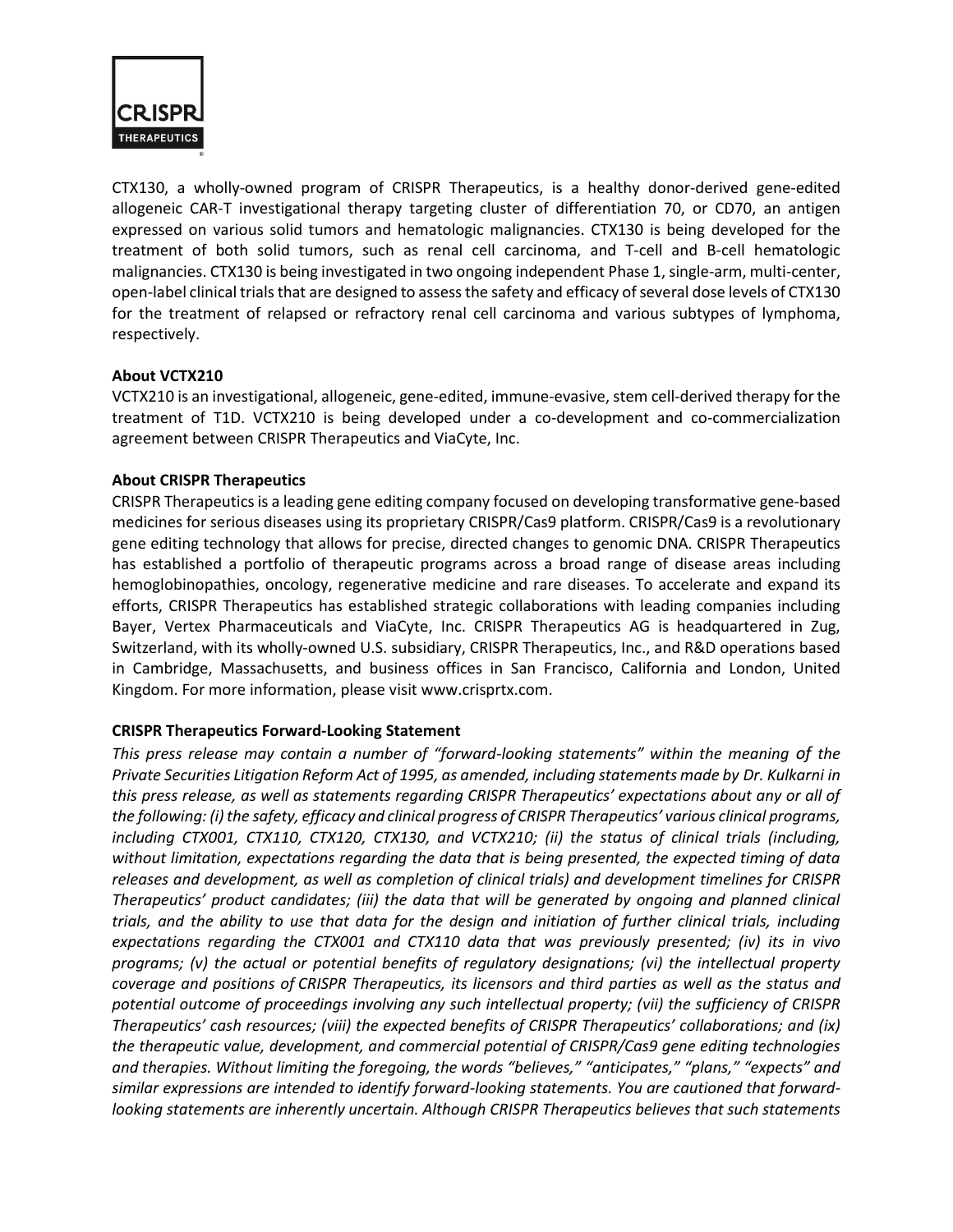

*are based on reasonable assumptions within the bounds of its knowledge of its business and operations, forward-looking statements are neither promises nor guarantees and they are necessarily subject to a high degree of uncertainty and risk. Actual performance and results may differ materially from those projected or suggested in the forward-looking statements due to various risks and uncertainties. These risks and uncertainties include, among others: the potential for initial and preliminary data from any clinical trial and initial data from a limited number of patients not to be indicative of final trial results; the potential that clinical trial results may not be favorable; that one or more of CRISPR Therapeutics' internal or external product candidate programs will not proceed as planned for technical, scientific or commercial reasons; that future competitive or other market factors may adversely affect the commercial potential*  for CRISPR Therapeutics' product candidates; uncertainties inherent in the initiation and completion of *preclinical studies for CRISPR Therapeutics' product candidates (including, without limitation, availability and timing of results and whether such results will be predictive of future results of the future trials); uncertainties about regulatory approvals to conduct trials or to market products; the potential impacts due to the coronavirus pandemic such as (x) delays in regulatory review, manufacturing and supply chain interruptions, adverse effects on healthcare systems and disruption of the global economy; (y) the timing and progress of clinical trials, preclinical studies and other research and development activities; and (z) the overall impact of the coronavirus pandemic on its business, financial condition and results of operations; uncertainties regarding the intellectual property protection for CRISPR Therapeutics' technology and intellectual property belonging to third parties, and the outcome of proceedings (such as an interference, an opposition or a similar proceeding) involving all or any portion of such intellectual property; and those risks and uncertainties described under the heading "Risk Factors" in CRISPR Therapeutics' most recent annual report on Form 10-K, quarterly report on Form 10-Q and in any other subsequent filings made by CRISPR Therapeutics with the U.S. Securities and Exchange Commission, which are available on the SEC's website at [www.sec.gov.](https://www.globenewswire.com/Tracker?data=FYFpG6kPQExnlUInzzGwwBbPDQF1as-a5x4WB2y95mZjx46NoTbT3_LLkzTmkrILCBsScxd03uFHF45KjlnYdQ==) Existing and prospective investors are cautioned not to place undue reliance on these forward-looking statements, which speak only as of the date they are made. CRISPR Therapeutics disclaims any obligation or undertaking to update or revise any forward-looking statements contained in this press release, other than to the extent required by law.*

*CRISPR THERAPEUTICS® word mark and design logo, CTX001™, CTX110™, CTX120™, and CTX130™ are trademarks and registered trademarks of CRISPR Therapeutics AG. All other trademarks and registered trademarks are the property of their respective owners.*

**Investor Contact:** Susan Kim +1-617-307-7503 [susan.kim@crisprtx.com](https://www.globenewswire.com/Tracker?data=RoySORq9ZZ90Fp9LaXw3bz78a3YVO3bmhWdG_H64mvJM8kgKLFnWf_jOtNQWGgTSCX8S8R9KHNjonAW9l_mTZdUA7VXMWjMfxruVV0Kam1k=)

**Media Contact:** Rachel Eides +1-617-315-4493 [rachel.eides@crisprtx.com](https://www.globenewswire.com/Tracker?data=MDD_Y81CROtPoHF_KDxxrEDT1vQeXtEB6fSeM75emiFSjxsc-qoQhok4Jyj-cl-eAbo0WhX59DRZPEPz3uI0iv-EHL9oyw2b2660bQrSOu0=)